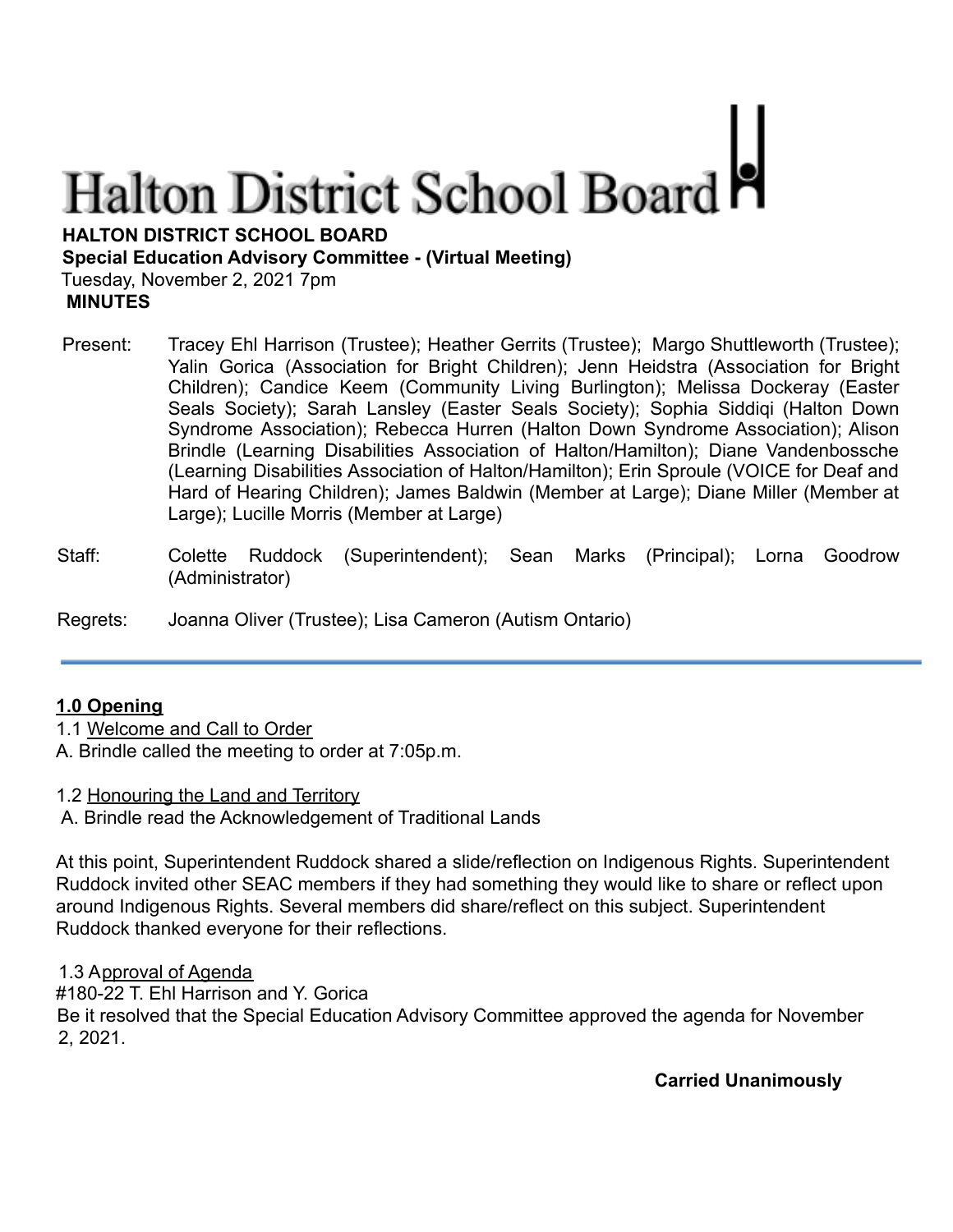1.4 Minutes of October 5, 2021 #181-22 H. Gerrits and S. Siddiqi Be it resolved that the minutes for the meeting of the Special Education Advisory Committee for October 5, 2021 be approved.

# **Carried Unanimously**

## **2.0 Action**

2.1 Problem Solving Pathway presentation was made by S. Marks, Principal of Special Education Services Department. Superintendent Ruddock and several SEAC members thanked S. Marks for this very informative presentation. There was an opportunity for questions after the presentation.

## **3.0 SEAC Discussion/Question Period**

R. Hurren asked about EA support and if there is a policy or a criteria on the number of EAs that would circulate through a student's day? Superintendent Ruddock confirmed that there is not a formal policy designed around a certain number of EAs for each student in a day. However, it is a recommended practice that a student receiving EA support receives such support from a minimum of 2 adults in their day, where possible.

At this point in the meeting, A. Brindle introduced a matter for consideration and a motion was brought forward.

*Motion: that the SEAC Committee for the Halton District School Board writes a letter to the Minister of Education asking him to authorize school boards to work directly with their regional public health departments to determine the most appropriate school cohorting model for their region. This will allow us to ensure we meet regional public health concerns whilst ensuring maximum flexibility within our schools and the ability to accommodate the mental health needs of our students. As the Province has already started to move to a full reopening, it is vital that our students are allowed to learn in a way that reduces their anxiety and improves their chances of success. This requires an immediate change to the Semester system in areas such as Halton where our cases are low. I respectfully ask for your feedback on this motion. This motion was seconded by R. Hurren, Halton Down Syndrome Association. Several Trustees also supported this motion and a discussion amongst the members took place. This motion has been recorded and passed.*

Superintendent Ruddock shared additional information regarding support for students with ADHD, as well as how the SEAC discussion has informed special education training scheduled for this year.

#### **4.0 Communication to SEAC**

#### 4.1 Superintendent's Report for November, 2021

1. November is Indigenous Peoples Awareness Month and this week is Treaty Awareness Month. The board demonstrates commitment to Indigenous perspectives and education through the goals of the Multi-Year Plan, which now identifies this as one of five commitment areas. An action within this commitment is the implementation of the Grade 11 English: Understanding Contemporary First Nations, Métis, and Inuit Voices across all secondary schools. This credit will be the mandatory Grade 11 English credit and the board has a three-year implementation plan to ensure staff are well prepared to teach this course from an uncolonized practice.

2. The Ministry of Education is launching a secondary school credit: ASL as a Second Language. School Programs and Special Education staff recently attended a Ministry session as a beginning point in this work, with a goal to add this credit to the course selections in the upcoming years.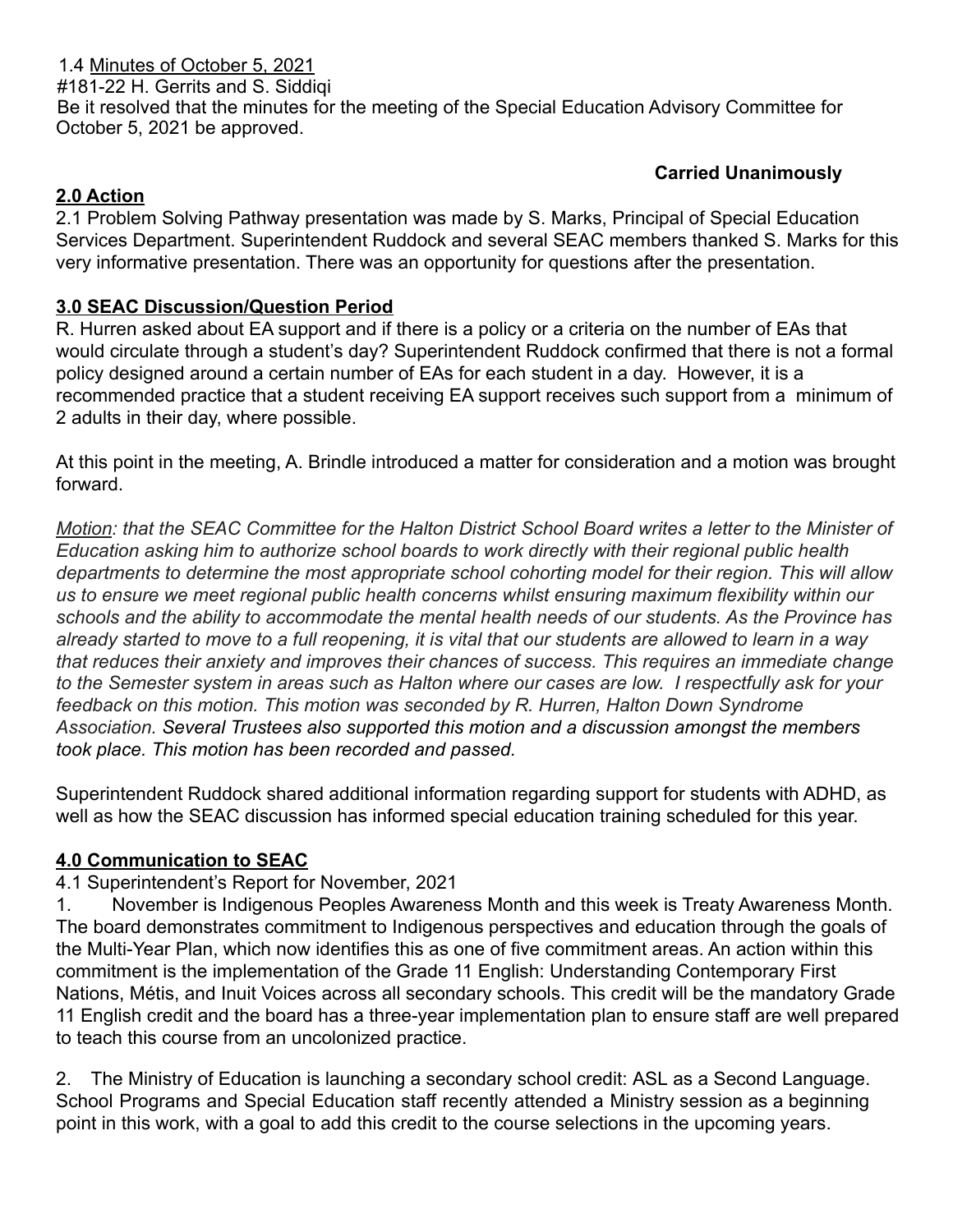3. The **[Human Rights Symposium](https://www.hdsb.ca/our-board/Pages/Human%20Rights%20%26%20Equity/HDSB-Human-Rights-Symposium.aspx) on Thursday, Dec. 9 and Friday, Dec. 10, 2021** to engage in vital conversations and challenge our thinking. This year's Symposium will be a virtual event for HDSB students and staff only. The theme of the 2021 Human Rights Symposium is *Identity & Human Rights* which will explore how intersecting identities impacts one's access to and enjoyment of Human Rights.

4. Grade 4 CCAT7 administration is now complete. Families will receive their child's results in late November. Families will be informed at this time whether their child meets HDSB criteria to continue on in the gifted screening and/or identification process.

#### 4.2 Association Reports

A. Brindle reported that LDAHH is holding a workshop on Navigating the IEP/IPRC Process on 17th November 2021, online at 7pm. Registration is through [Events - Learning Disabilities Association of](https://www.ldahh.ca/get-involved/events/) [Halton Hamilton \(ldahh.ca\)](https://www.ldahh.ca/get-involved/events/)

We are also going to be opening registration for our 11th Annual Educators Conference next week. This will be held online on March 4/5, 2022, and has amazing speakers such as Dr. Susan Hopkins, Dean Bragonier, Dr. Linda Siegel, Sarah Ward. Topics include literacy, numeracy, socio-emotional learning, the OHRC Right to Read Report, UDL, Assistive Tech, ADHD, and Non-verbal LDs. It is an amazing professional development and learning opportunity for educators, professionals, and parents.

# 4.3 Trustee Reports

1. A new School Dress Code [Policy](https://drive.google.com/file/d/1H0Xz8-R9LBZ1sK1LXZVNHPc3bYG6vY1Z/view) and [Administrative](https://drive.google.com/file/d/1uwhHhTPFehSDScbfJhPovLqQVBGOgeYg/view) Procedure have been developed / updated. These are meant to reflect the new Multi Year Plan values, be collaboratively developed/updated for inclusion.

2.Trustees recently [wrote to the Minister](https://drive.google.com/file/d/1qXrLHfIXGTtdMksHFffX3QzNjPRvusDY/view) asking for clarification about the return to a regular semester model in secondary school. We also discussed when elementary students may return to non-cohorted outdoor breaks. Superintendent Blackwell has raised this with Public Health, and it is being taken forward to the provincial level.

3. The Long Term Accommodation Plan was approved. The [report](https://drive.google.com/file/d/1BQCXnkuoWXXmcTwxmLOIy3j93UNAspSu/view) provides a good summary of the main student accommodation challenges and proposed projects across the region. Please note that this is separate from the annual construction work that takes place in many schools each year. These projects can be found [here](https://hdsb.ca/schools/Pages/HDSB-Builds.aspx) in this handy newish resource.

4. The HDSB, like all Ontario Boards, has set up a COVID-19 Vaccine Disclosure [portal](https://hdsb.ca/students/Pages/Health%20and%20Well-Being/COVID-19/Vaccination-Disclosure.aspx). You can access it here to see the most up to date statistics.

5. At the last meeting, it was mentioned that the process to rename Ryerson Public School was underway. Here is a [link](https://drive.google.com/file/d/1m5XHCLTqpX2YnLvRe0MtBtes0zCaYBCp/view) to the Board Report for November 3 with the three shortlisted names, Creekside, Makwendam (muck-kwen-dum), and Parkside.

6. At the November 3 Board meeting, there is a [report](https://drive.google.com/file/d/1Dg31Qnc9PuysbHPPHtFktMMeroWCUBfx/view) about Supporting Students and Staff Mental Health and Wellbeing, outlining the resources and activities that are taking place this year, including "circles of support", stress relief kits for students in self-contained and LD classrooms, and mentor texts for mental health and well-being in classrooms. Among supports for staff are programs, including "The Ripple Effect", and a Mental Health & Resilience Program.